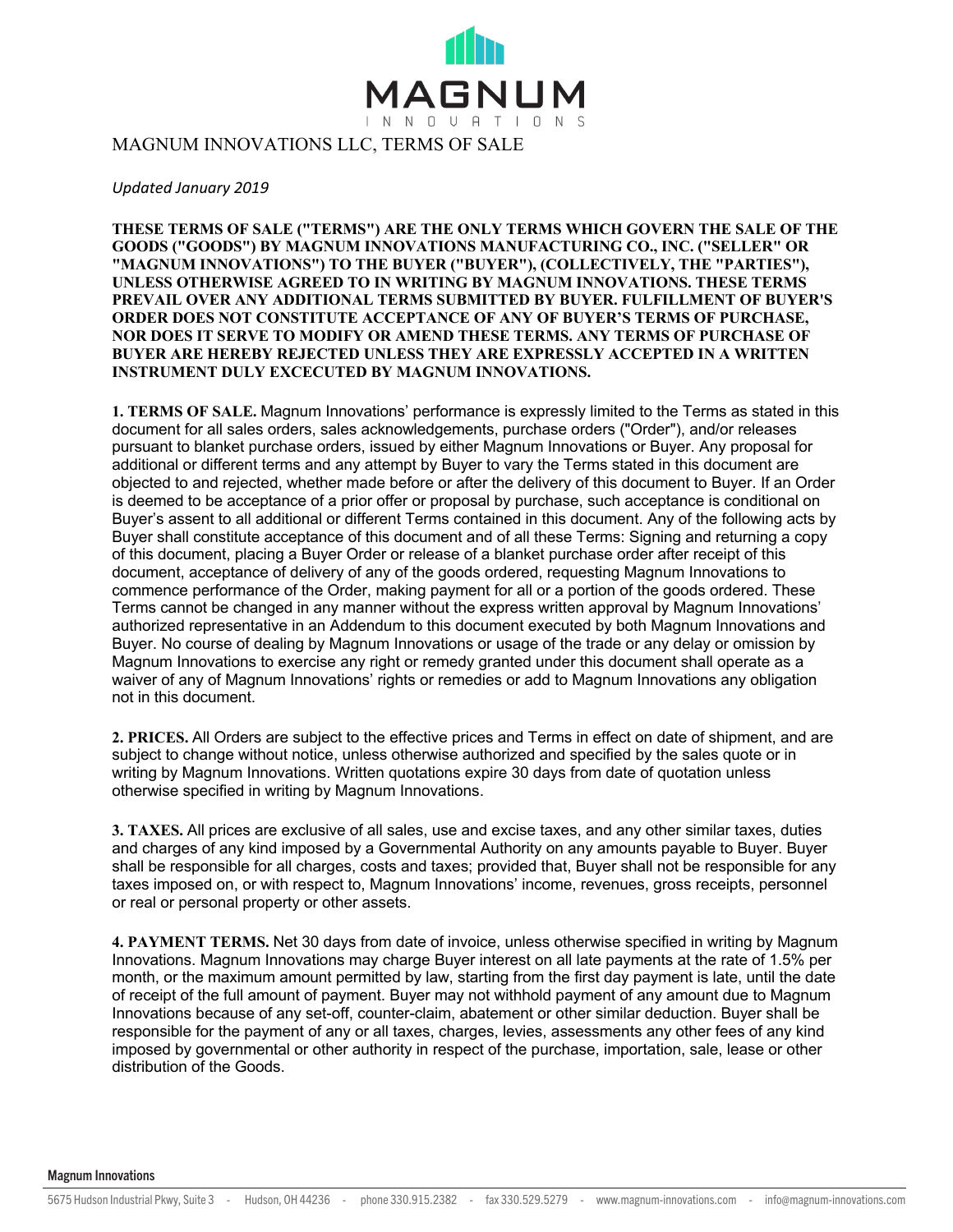

**5. ORDER CANCELLATION.** An Order may be cancelled by the Buyer only upon payment of all reasonable charges and expenses already incurred by Magnum Innovations for production of the Goods in the Order. In the event any proceedings, voluntary or involuntary, in bankruptcy or insolvency by or against the Buyer, or in the event of the appointment, with or without Buyer's consent of an assignee for the benefit of creditors or of a receiver, or if Magnum Innovations in its reasonable judgment concludes that Buyer's financial condition or ability to perform the Order has been adversely affected, then Magnum Innovations shall be entitled to cancel any unfulfilled part of the Order without any liability whatsoever.

**6. WARRANTY.** The warranty applicable to Magnum Innovations Goods are found at http://www.Magnum -Innovations.com. Magnum Innovations warrants to the original consumer purchaser, not for the benefit of anyone else, that the goods at the time of sale by Magnum Innovations are free of defects in materials and workmanship under normal and proper use for one year from the purchase date. Magnum Innovations' only obligation is to correct such defects by repair or replacement, at its option. This warranty excludes and there is disclaimed liability for labor for removal of the goods or reinstallation. This warranty is void if the goods are installed

improperly or in an improper environment, overloaded, misused, opened, abused, or altered in any manner, or are not used under normal operating conditions or not in accordance with any labels or instructions. There are no other warranties (express or implied) of any kind, including merchantability and fitness for a particular purpose, but if any implied warranty is required by the applicable jurisdiction, the duration of any such implied warranty, including merchantability and fitness for a particular purpose, is limited to one year. Magnum Innovations is not liable for incidental, indirect, special, or consequential damages, including without limitation, damage to, or loss of use of, any equipment, lost sales or profits or delay or failure to perform this warranty obligation. The remedies provided herein are the exclusive remedies under this warranty, whether based on contract, tort or otherwise.

**7. LIMITATION OF LIABILITY.** IN NO EVENT SHALL MAGNUM INNOVATIONS BE LIABLE TO BUYER OR ANY THIRD PARTY FOR ANY LOSS OF USE, REVENUE OR PROFIT OR LOSS OF DATA OR DIMINUTION IN VALUE, OR FOR ANY CONSEQUENTIAL, INDIRECT, INCIDENTAL, SPECIAL, EXEMPLARY, OR PUNITIVE DAMAGES WHETHER ARISING OUT OF BREACH OF CONTRACT, TORT (INCLUDING NEGLIGENCE) OR OTHERWISE, REGARDLESS OF WHETHER SUCH DAMAGES WERE FORESEEABLE AND WHETHER OR NOT MAGNUM INNOVATIONS HAS BEEN ADVISED OF THE POSSIBILITY OF SUCH DAMAGES, AND NOTWITHSTANDING THE FAILURE OF ANY AGREED OR OTHER REMEDY OF ITS ESSENTIAL PURPOSE. IN NO EVENT SHALL MAGNUM INNOVATIONS'S AGGREGATE LIABILITY ARISING OUT OF OR RELATED TO THESE TERMS, WHETHER ARISING OUT OF OR RELATED TO BREACH OF CONTRACT, TORT (INCLUDING NEGLIGENCE) OR OTHERWISE, EXCEED THE TOTAL OF THE AMOUNTS PAID TO MAGNUM INNOVATIONS FOR THE GOODS SOLD HEREUNDER. The limitation of liability set forth herein shall not apply to liability or injury resulting from Magnum Innovations' gross negligence or willful misconduct.

**8. SHIPPING TERMS.** Magnum Innovations shall retain a security interest in such goods until the purchase price is paid in full by Buyer. The Goods will be shipped FOB point of shipment and allowed to any point in the United States, except Alaska and Hawaii, provided each shipment has a value of at least \$2,000.00. Magnum Innovations reserves the right to select origin of shipment, routing, and method of transportation. Any premium freight charges (such as air freight) will be at Buyer's expense. If Buyer specifies alternate routing, Buyer must assume all additional transportation charges. Title to and risk of loss shall pass to Buyer upon delivery of the Goods FOB point of shipment.

**9. CLAIMS FOR LOSS OR DAMAGE IN SHIPMENT.** If merchandise is delivered in damaged condition or cartons are missing, a notation must be placed on all papers signed by the receiver. If unreported or concealed damages are noticed after delivery, the carrier should be contacted, with a copy of such request to Magnum Innovations. All requests for credit due to transportation loss or damage should be accompanied by properly signed papers. A claim for loss or damage must be filed with the carrier within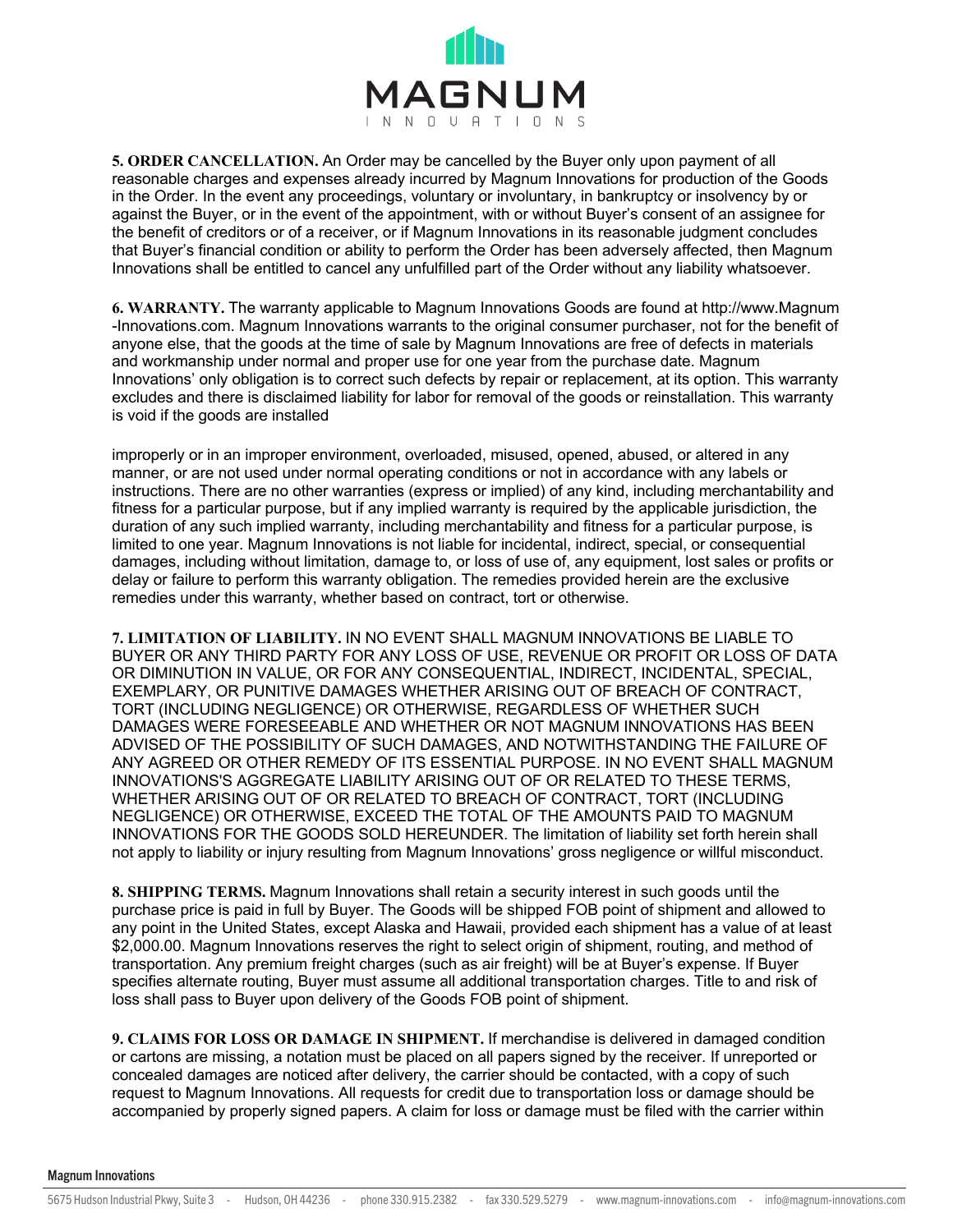

60 days from the shipping date for common carriers. Credit is not allowed for late or improperly substantiated damage claims.

**10. ORDER ACCEPTANCE.** Any Order is deemed accepted by Magnum Innovations unless Buyer receives a written objection thereto within 5 business days after Magnum Innovations' receipt of such Order.

**11. RETURN MATERIALS AUTHORIZATION (RMA).** No Goods may be returned without prior written authorization from Magnum Innovations and then only in accordance with Magnum Innovations' instructions and terms. Magnum Innovations shall not be bound via deductions from remittance due. When return is occasioned due to Magnum Innovations' error other than conditions covered by Warranty, full credit including transportation charges will be allowed. Where the Buyer requests authorization to return goods for reasons of its own, and Magnum Innovations issues approval for return, Buyer will be billed a 15% service charge on full cartons, and a 25% service charge on broken cartons, plus outbound freight, if applicable, and in any event a minimum of \$50.00 service charge. The return shipment is to be freight prepaid by the Buyer. All goods returned must be in condition to be resold and with Magnum Innovations' current package design. Goods that may be resold are unopened, untampered with, and uninstalled goods. Any defective good returns are subject to Magnum Innovations' warranty. No obsolete items or those items which are not current stock or standard production items will be accepted. No RMA will be issued for less than a credit of \$100.00. Proof of purchase (copy of Magnum Innovations invoice) must accompany all RMA requests. Additional charges may be made if there is an expense in converting the returned goods into a saleable condition. Special goods built to the Buyer's specifications will not be accepted for return. In no event will Magnum Innovations be responsible for goods returned without proper authorization or identification. Any attempt to contravene the above-stated policy will subject Buyer to liability for Magnum Innovations' resulting costs, expenses, attorney's fees and other resulting losses.

**12. PATENT INDEMNIFICATION.** Magnum Innovations shall defend any lawsuit or court legal proceeding brought against Buyer, so far as based upon a claim that the furnishing of any goods or any part thereof constitutes an infringement of any United States patent, but only if: (1) Magnum Innovations is notified in writing by Buyer promptly after Buyer learns of same; (2) Magnum Innovations is given authority, information and assistance from Buyer for the defense and control of same. In the event Magnum Innovations' furnishing hereunder of said goods or any part thereof is held in such a suit to constitute infringement of a valid and enforceable patent by a court of last resort from which no appeal has been perfected, and the use of said goods by Buyer is enjoined by such court, Magnum Innovations shall at its own expense attempt to: (a) produce for the Buyer the right to continue using said goods; or (b) replace such goods with what Magnum Innovations and its counsel believe to be non-infringing goods; or (c) modify such goods so that, in the opinion of Magnum Innovations and its counsel, the goods become non-infringing; or (d) accept the return of such goods and credit the purchase price and the reasonable transportation costs of such return toward future sales from Magnum Innovations. Magnum Innovations shall have no liability for any costs, losses or damages resulting from Buyer's willful acts, or any settlement or compromise incurred or made by Buyer without Magnum Innovations' prior written consent. Magnum Innovations shall have no obligation to defend and no liability for any costs, losses or damages, to the extent that an infringement allegation is based upon: (i) Buyer's use of the goods in combination with any other good, software or equipment; (ii) Buyer's use of the goods in a manner or for an application other than for which they were designed or intended, regardless of whether Magnum Innovations was aware of or had been notified of such use; (iii) Buyer's use of the goods in a manufacturing or other process; (iv) Buyer's modifications to the goods; (v) Magnum Innovations' compliance with Buyer's particular design, instructions or specifications; or (vi) Magnum Innovations' compliance with any industry or proprietary standard or Buyer's use of the goods to enable implementation of any industry or proprietary standard (such claims - i.e. those set forth in (i) through (vi) above - are individually and collectively referred to herein as "Other Claims"). The foregoing states the entire liability of Magnum Innovations for patent infringement of a valid and enforceable U.S. patent. Buyer shall indemnify and hold Magnum Innovations harmless against any damages, liabilities or costs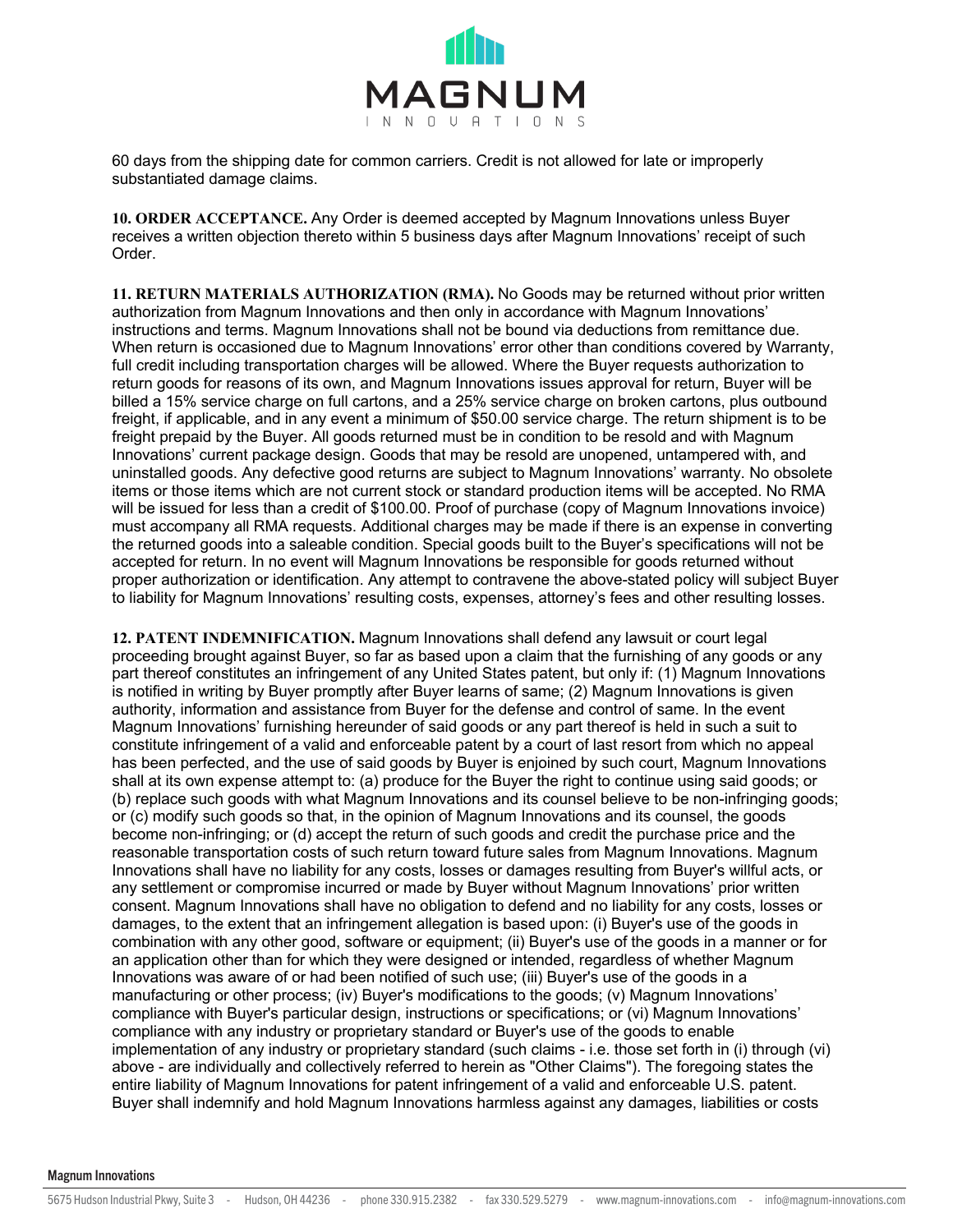

finally awarded against Magnum Innovations or agreed to by Buyer as settlement or compromise, and will defend any claim, suit or proceeding brought against Magnum Innovations insofar as such claim, suit or proceeding is based on an allegation arising from Other Claims. Buyer will not enter into any settlement or make admissions or concessions to claimants concerning infringement or validity of an asserted patent without prior written consent from Magnum Innovations, which shall not be unreasonably withheld.

**13. INSPECTION.** Any claim by Buyer for non-conforming goods shall be deemed waived unless asserted in writing within 30 days after delivery of the Goods.

**14. SUBSTITUTES.** Magnum Innovations may furnish substitutes for materials unobtainable because of priorities or regulations established by governmental authority or because of non-availability of materials from suppliers, provided such substitutes will not adversely affect the technical soundness of the goods or operability of the goods.

**15. SHIPPING SCHEDULES.** Magnum Innovations will not be responsible for deviations in meeting shipping schedules nor any losses or damages to Buyer (or any third persons) whether occasioned by deviations in performance or the nonperformance of any of Magnum Innovations' obligations under the Order or loss or damage to the goods when caused directly or indirectly by or in any manner arising from any casualty, riots, acts of Buyer, strikes or other labor difficulties, shortage of labor, supplies and transportation facilities or any other cause or causes beyond its reasonable control or the control of its suppliers.

**16. HEADINGS.** Headings used in these Terms are for convenience only and shall not be considered in construing or interpreting these Terms.

**17. GOVERNING LAW.** All matters arising out of or relating to these Terms shall be governed by and construed in accordance with the laws of Summit County, State of Ohio, without giving effect to its conflict of laws rules. Any dispute shall be adjudicated solely in federal or state courts within the State of Ohio, Summit County. Buyer consents to the venue and jurisdiction of such courts and waives any claim or defense based on forum non convenient or personal jurisdiction.

**18. CONFIDENTIAL INFORMATION.** All non-public, confidential or proprietary information of Magnum Innovations, including but not limited to, specifications, samples, patterns, designs, plans, drawings, documents, data, business operations, customer lists, pricing, discounts or rebates, disclosed by Magnum Innovations to Buyer, whether disclosed orally or disclosed or accessed in written, electronic or other form or media, and whether or not marked, designated or otherwise identified as "confidential" in connection with these Terms is confidential, solely for the use in connection with the sale of goods under these Terms and may not be disclosed or copied unless authorized in advance by Magnum Innovations in writing. Upon Magnum Innovations' request, Buyer shall promptly return all documents and other materials received from f.

Magnum Innovations shall be entitled to injunctive relief for any violation of this section. This section does not apply to information that is: (a) in the public domain; (b) known to Buyer at the time of disclosure; or (c) rightfully obtained by Buyer on a non-confidential basis from a third party.

**19. FORCE MAJEURE.** Magnum Innovations shall not be liable or responsible to Buyer, nor be deemed to have defaulted or breached these Terms, for any failure or delay in fulfilling or performing any obligations of these Terms, including without limitation delivery dates, when and to the extent such failure or delay is caused by or results from acts or circumstances beyond the reasonable control of Magnum Innovations. Such circumstances may include, without limitation, acts of God, flood, fire, earthquake, explosion, governmental actions, war, invasion or hostilities (whether war is declared or not), terrorism, terrorist threats or acts, riot, or other civil unrest, national emergency, revolution, insurrection, epidemic,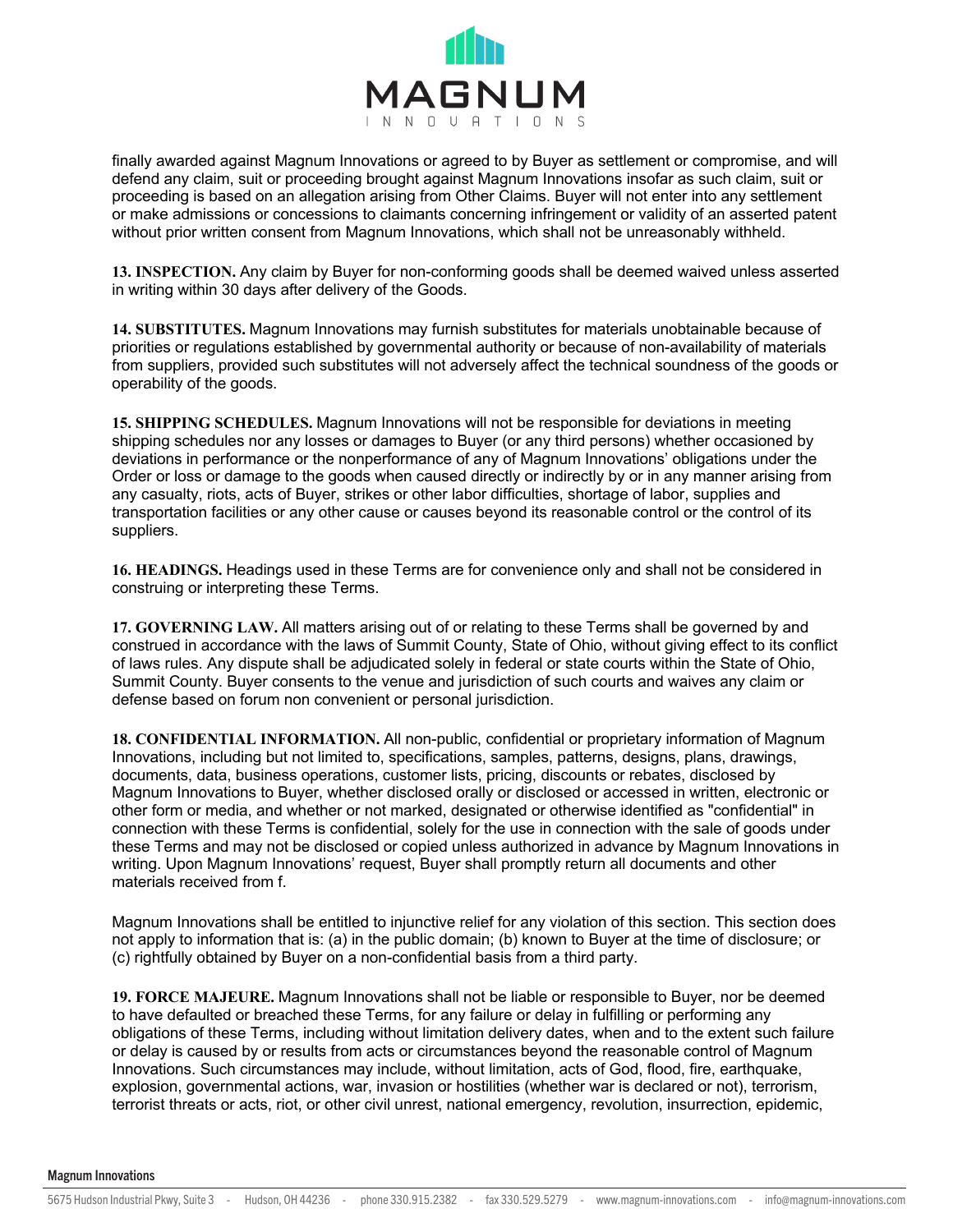

lockouts, strikes or other labor disputes (whether or not relating to either party's workforce), or restraints or delays affecting carriers or inability or delay in obtaining supplies of adequate or suitable materials, materials or telecommunication breakdown or power outage.

**20. ANTI-BRIBERY.** Magnum Innovations is committed to conducting its business ethically and in compliance with its anti-bribery policy, and all applicable laws and regulations, including the U.S. Foreign Corrupt Practices Act, the UK Bribery Act, and any other applicable laws that prohibit improper payments to obtain a business advantage.

**21. EXPORT COMPLIANCE.** Buyer shall comply with all export and import laws of all countries involved in the resale of goods by Buyer, including the export regulations of the United States. Buyer is in compliance with all laws administered by the United States Treasury Department's Office of Foreign Assets Control (OFAC) or any other entity imposing economic sanctions and trade embargoes ("Economic Sanctions Laws") against designated countries ("Embargoed Countries"), entities, and persons (collectively, "Embargoed Targets"). The Buyer is not and has not been, an Embargoed Target or otherwise subject to any Economic Sanctions Law. Without limiting the generality of the foregoing, the Buyer shall not (a) directly or indirectly export, re-export, transship, or otherwise deliver the Goods or any portion of thereof to an Embargoed Target or (b) broker, finance, or otherwise facilitate any transaction in violation of any Economic Sanctions Law. Buyer assumes all responsibility for shipments of goods requiring any government import clearance. Magnum Innovations may terminate the Order if any governmental authority imposes antidumping or countervailing duties or any other penalties on the Goods.

**22. COMPLIANCE WITH LAWS.** Buyer shall comply with all applicable laws, regulations and ordinances. Buyer shall maintain in effect all the licenses, permissions, authorizations, consents and permits that it needs to carry out its obligations under these Terms and any Order subject to these Terms.

**23. WAIVER.** The failure of either party to require performance of any term or conditions or the waiver by either party of any breach of the same shall not prevent subsequent enforcement of such term or condition nor be deemed a waiver of any subsequent breach. Any change in, addition to, renewal of, or waiver of these Terms shall be binding upon either party only if in writing signed by such party's officer or other authorized agent.

**24. SEVERABILITY.** If any term or provision of these Terms is invalid, illegal or unenforceable in any jurisdiction, such invalidity, illegality or unenforceability shall not affect any other term or provision of these Terms or invalidate or render unenforceable such term or provision in any other jurisdiction.

**25. SURVIVAL.** The provisions of these Terms relating to payment, confidentiality, disclaimers, warranties, limitation of liability, indemnification, governing law and jurisdiction, severability, and this paragraph shall survive the fulfillment of the Buyer's Order.

**26. MODIFICATION.** These Terms may only be modified in writing signed by authorized representatives of Magnum Innovations and Buyer.

**27. PUBLIC ANNOUNCEMENT.** Buyer shall not publicly disclose, issue any press release or make any other public statement, including publication on its website, concerning the existence of Magnum Innovations' sale of good(s), or the subject Order(s), without Magnum Innovations' prior written consent.

**28. ASSIGNMENT.** Buyer shall not assign any of its rights or delegate any of its obligations under this Order without Magnum Innovations' prior written consent. Any purported assignment or delegation in violation of this Section is null and void. No assignment or delegation relieves Buyer of any of its obligations under its Order.